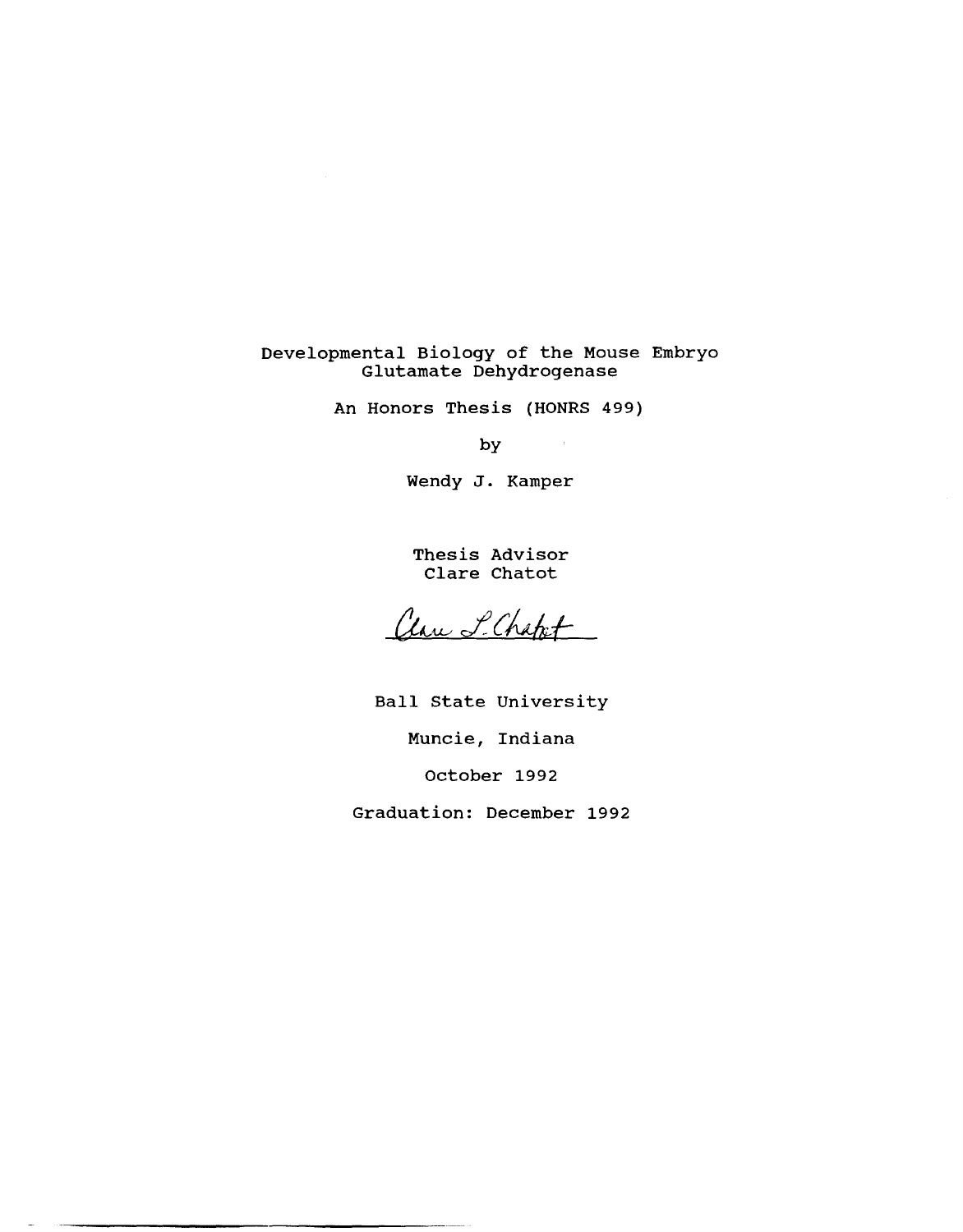#### Abstract

 $\mathcal{S}$  and  $\mathcal{S}$ 

 $\frac{f}{2\kappa}=\kappa$ 2 मध्य

The purpose of this thesis was to obtain new data about the development of the mouse embryo during preimplantation stages. The research was based on Dr. Clare Chatot's earlier experiments and data which indicated that glutamine is used as an energy substrate in preimplantation mouse embryos and that the enzyme glutaminase was present in all preimplantation stages. We hypothesized that the next step in the embryo's metabolism would be the utilization of the enzyme glutamate dehydrogenase to convert glutamate to *a*ketoglutarate. The experimental purpose was to detect this enzyme at the I-cell, 2-cell, a-cell and blastocyst stages of the embryo's development. The paper provides background information obtained from previous experiments which helped develop our hypothesis. Experiments were completed to test the hypothesis. Results provided control data suggesting that the PCR reaction and RNA preparation were working efficiently. Finally, the paper discusses the results and the conclusions drawn from them.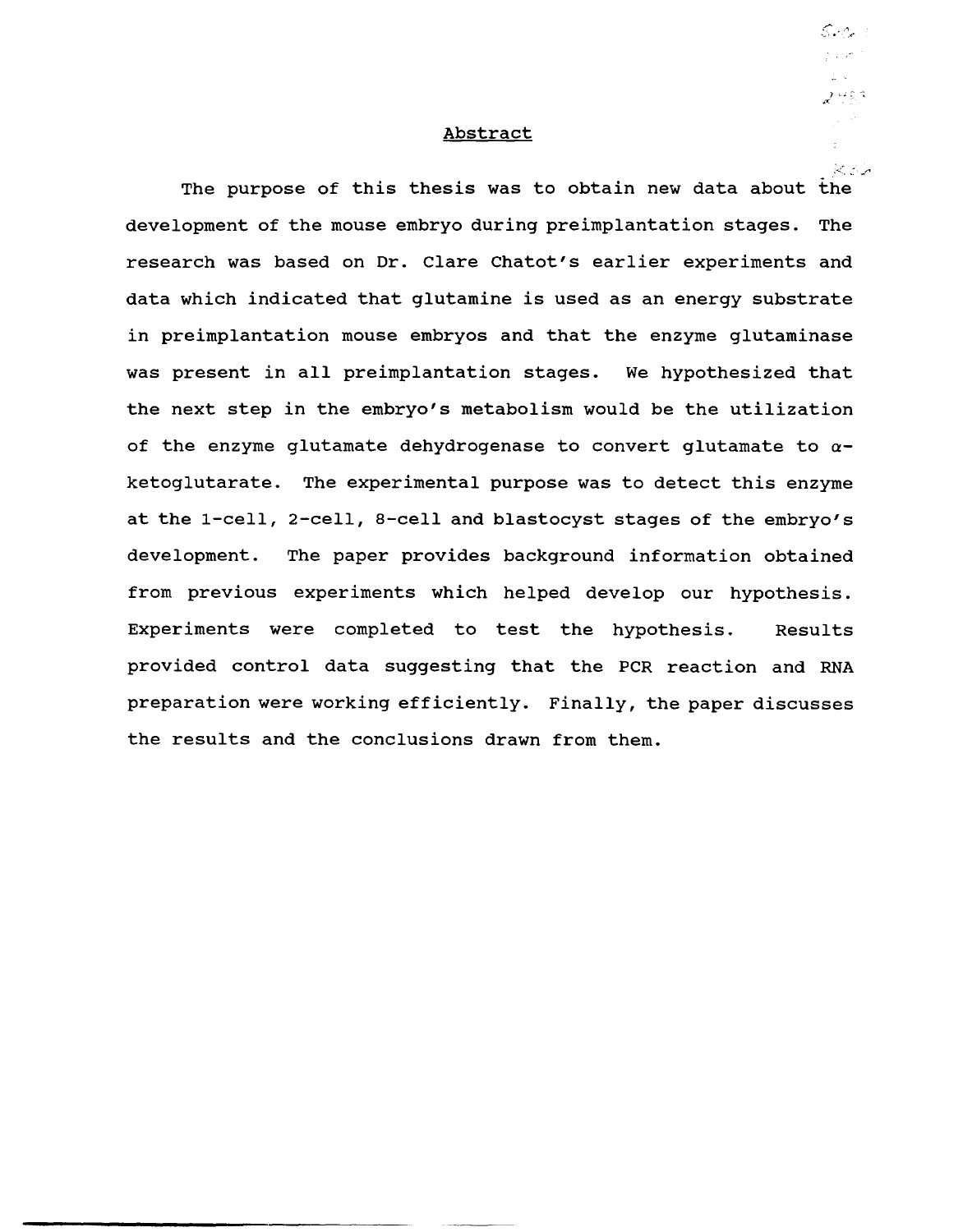### Introduction

#### Preimplantation Embryo Development

The embryonic development of the mouse is a complex series of events triggered after fertilization of the egg by the sperm when the pronuclei of both migrate to the center of the egg and unite. In the case of the mouse, preimplantation development of the embryo is slow allowing time for the uterine tissue to prepare for receiving the embryo. After 24 hours, the embryo is still at the two-cell stage. The four-cell stage is achieved after 36 hours, eight-cell stage is achieved after two days, and blastocyst is complete after four days. These slow divisions, without any increase in mass, continue as the embryo moves along the oviduct into the uterus until implantation 4.5 days after fertilization (Hogan, 1986).

During preimplantation development many changes in the pattern of RNA and protein synthesis occur. These changes in patterns of protein synthesis are the result of several processes after fertilization. During the one to two-cell stage there is an increased turnover rate of some proteins made on stable maternal mRNAs (Howlett and Bolton 1985). Also there is substantial evidence of posttranslational modification of proteins synthesized on either maternal or embryonic RNA. These modifications include phosphorylation, glycosylation, or proteolytic cleavage (Banner et al. 1987). studies have also shown that some maternal mRNAs are utilized or suppressed selectively. At the mid-two-cell stage degradation of specific maternal mRNAs carried over from the oocyte occur and synthesis of proteins from embryonic mRNAs begin.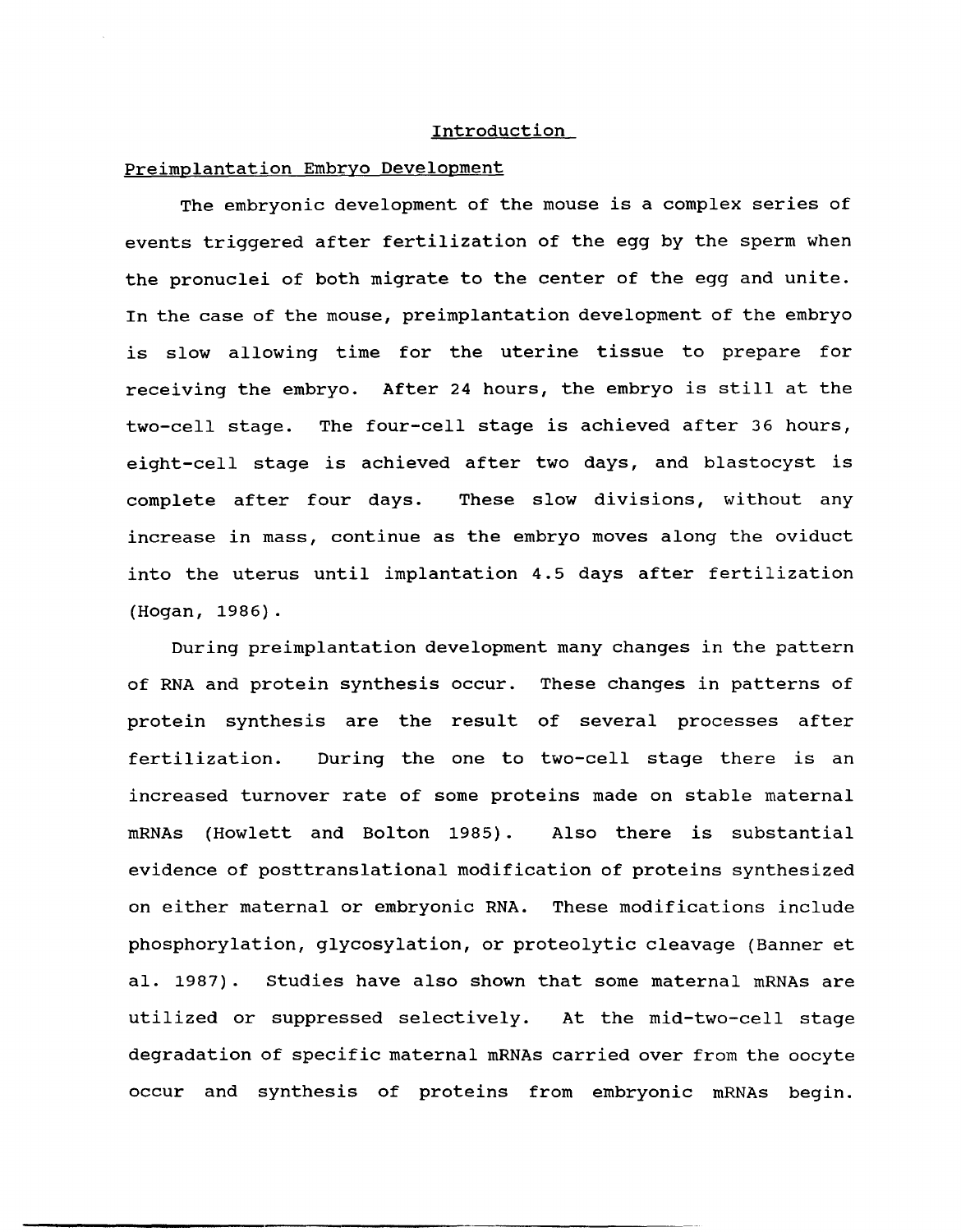However, some maternally encoded proteins can persist beyond this stage (Hogan, 1986).

At the eight-cell stage compaction begins. This is a calcium sensitive process where the blastomeres flatten and increase their contact with each other forming tight junctions. Blastomeres also develop distinct apical and basal membrane and cytoplasmic domains. During compaction, cellular changes occur that alter both the cells surface properties and the cytoskeleton. One surface change involves the cells increase in Ca<sup>++</sup> dependent adhesiveness, which allows the cells to adhere to one another and to lectin-coated beads. Also lamellipodia-like cell processes spread over the cells to increase their adhesive surfaces. Regionalization of microvilli, lectin binding sites, and intracellular organelles allow the cells to express contact-induced cell polarization necessary for compaction. The cells during this time also establish gap junction-mediated intercellular communication between all other cells of the morula unit. Lastly the cells gradually develop apical, zonular tight junctions between outside cells to generate an impermeable outer epithelial layer (Hogan, 1986).

After compaction is complete the embryo has entered the blastocyst stage of development. During this stage, fluid is transported from the embryonic cells to a central blastocoel. This occurs via a basally localized sodium-potassium ATPase pump. Energy Metabolism in Preimplantation Embryos

For it to be possible for the 1-cell embryo to develop into a blastocyst energy metabolism must be utilized. One metabolic pathway that provides the energy necessary for growth and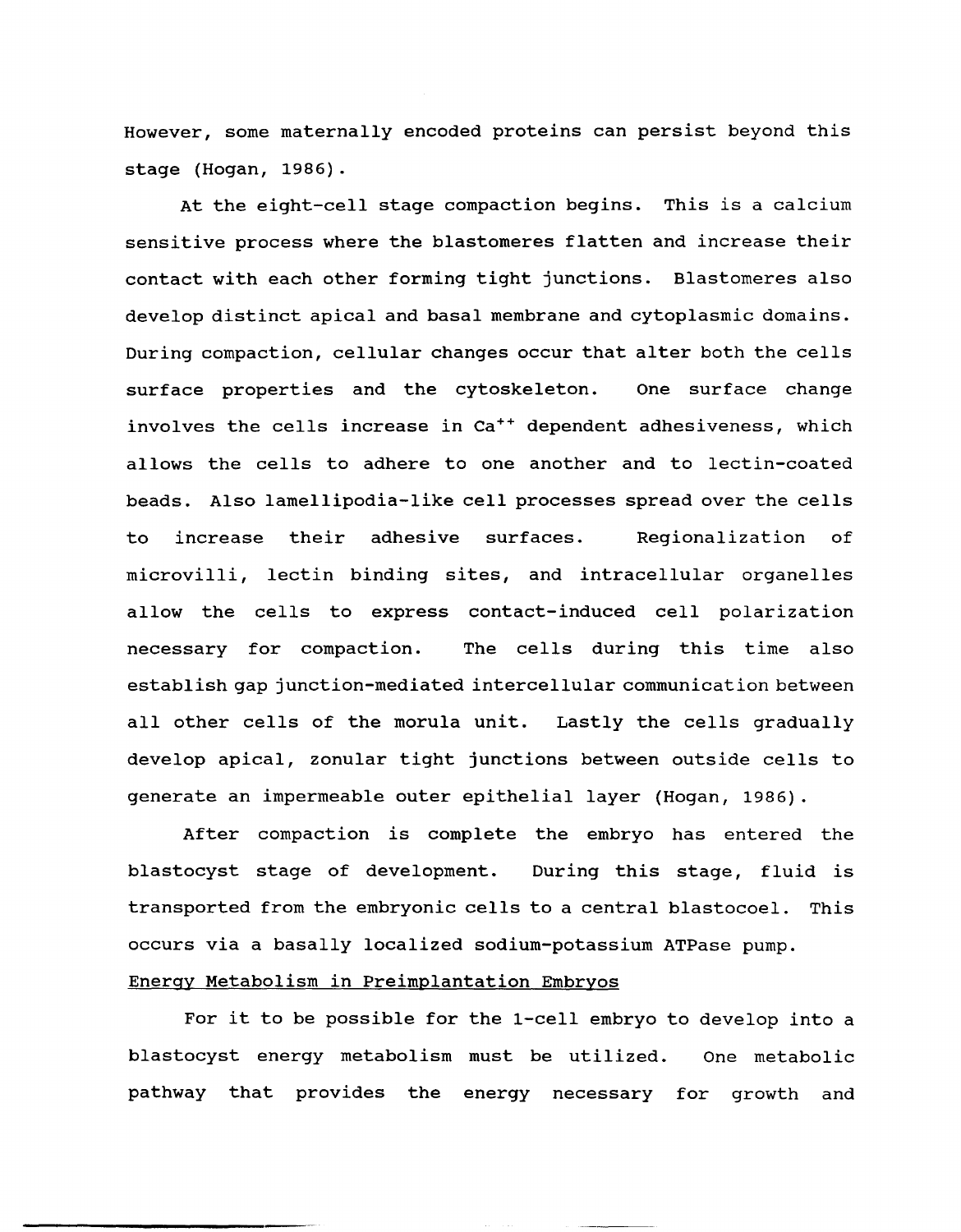development is the Tricarboxylic acid (TCA) cycle. During early development of the embryo glutamine, glucose, pyruvate, and lactate are the energy substrates used by the TCA cycle to generate  $CO<sub>2</sub>$ . Studies done in vitro and in vivo have shown that glutamine can be utilized as an energy substrate by all preimplantation stage embryos by oxidation to  $CO<sub>2</sub>$  through the TCA cycle (Chatot et al. 1990). The percentage of total  $[$ <sup>14</sup>C]glutamine utilized to generate CO<sub>2</sub> in embryos grown in vivo ranged from 70% at the 2-cell stage to 20% at the 8-cell and blastocyst stages. Studies of preimplantation mouse embryos in culture suggest that at the 8-cell stage the embryo increases its utilization of glucose as its energy substrate to free glutamine for other cellular functions. This is required due to the increase in cell numbers and the embryos' need for increased synthesis of nucleic acids and proteins. The presence of glutamine throughout the preimplantation culture period and the requirement for glucose after Day 3 of culture facilitated increased development of embryos to the blastocyst stage. These findings suggest that in vivo glutamine is utilized with lactate and pyruvate as an energy source up to the 8-cell stage when glucose becomes the primary energy source (Chatot et al. 1989-1990) .

#### Glutamine Regulation

Glutamine requires much regulation during this time. Regulation of the amino acid glutamine is dependent upon glutamine synthetase and glutaminase in brain and liver (Nicklas, 1988). Glutamine synthetase replenishes glutamine as it is utilized in the "glutamine cycle" and glutaminase converts glutamine to glutamate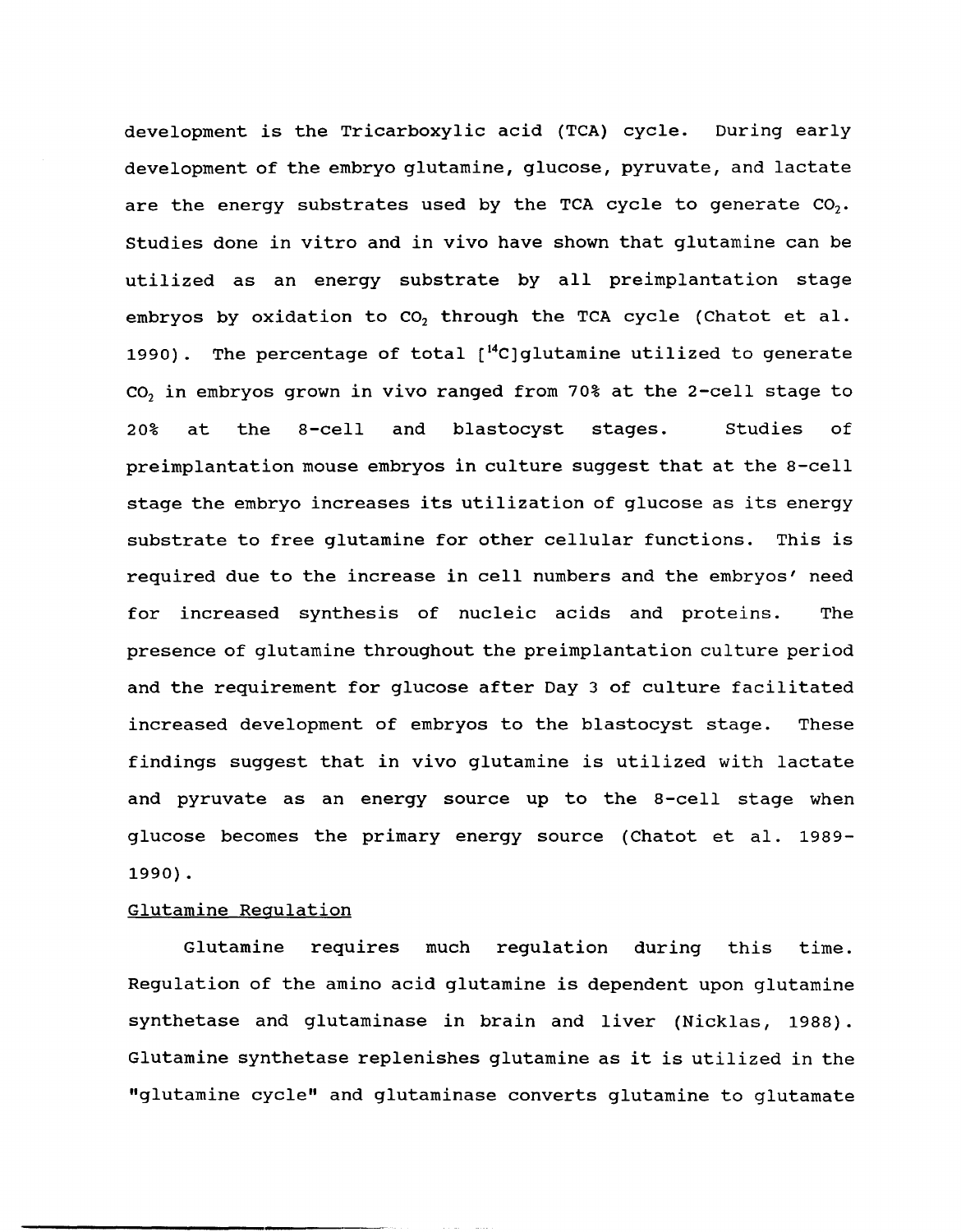depending on the balance required in the cell. In this process, glutamate and gamma-aminobutyric acid (GABA) levels are maintained by glutamine derived from the extracellular space which in turn can be replenished by synthesis in the glia by glutamine synthetase. Therefore glutamine is important in producing glutamate which is then utilized in the TCA cycle and other reactions.

## Glutamate

Glutamate is a free amino acid that is involved in many regulatory functions. Physiological, pharmacological, and biochemical studies provide compelling evidence that glutamate is a major excitatory neurotransmitter. The amino acid can also be



Figure 1. Tricarboxylic Acid Cycle.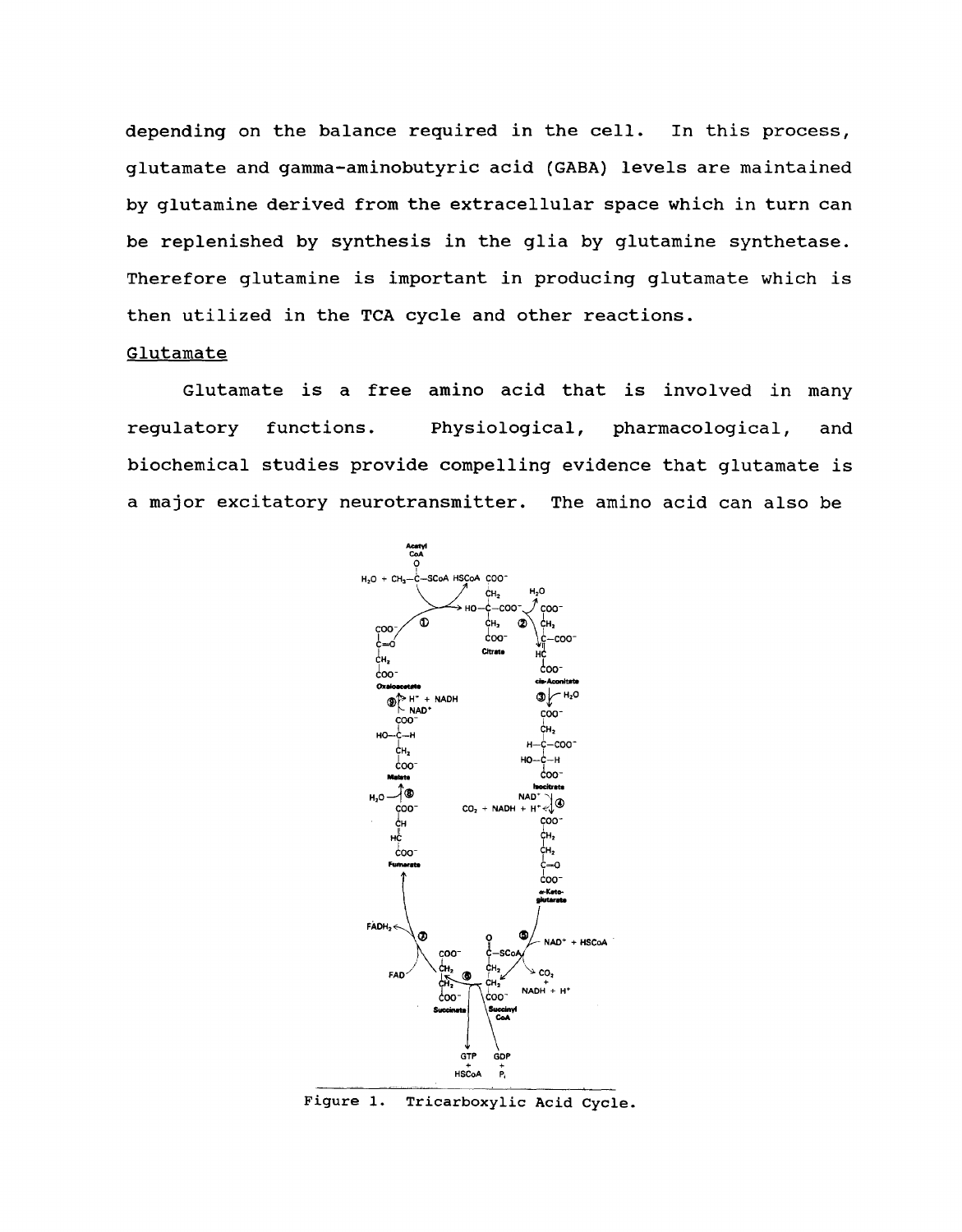further metabolized to gamma-aminobutyric acid (GABA), which works as an inhibitory neurotransmitter necessary for cellular regulation in the brain (Banner et al., 1987). Glutamate also serves as an intricate component to the TCA cycle (Figure 1). This nine step cycle begins with the condensation of the two-carbon acetyl group from acetyl CoA with the four-carbon molecule oxaloacetate to form the six-carbon molecule citrate. The enzymatically catalyzed reaction of steps 2 through 9 convert each molecule of citrate back to oxaloacetate for reuse. In this process each cycle loses two  $CO<sub>2</sub>$ molecules. Also in this process 4 pairs of electrons are removed from the carbon atom: three pairs are transferred to  $\frac{1}{2}$  molecules

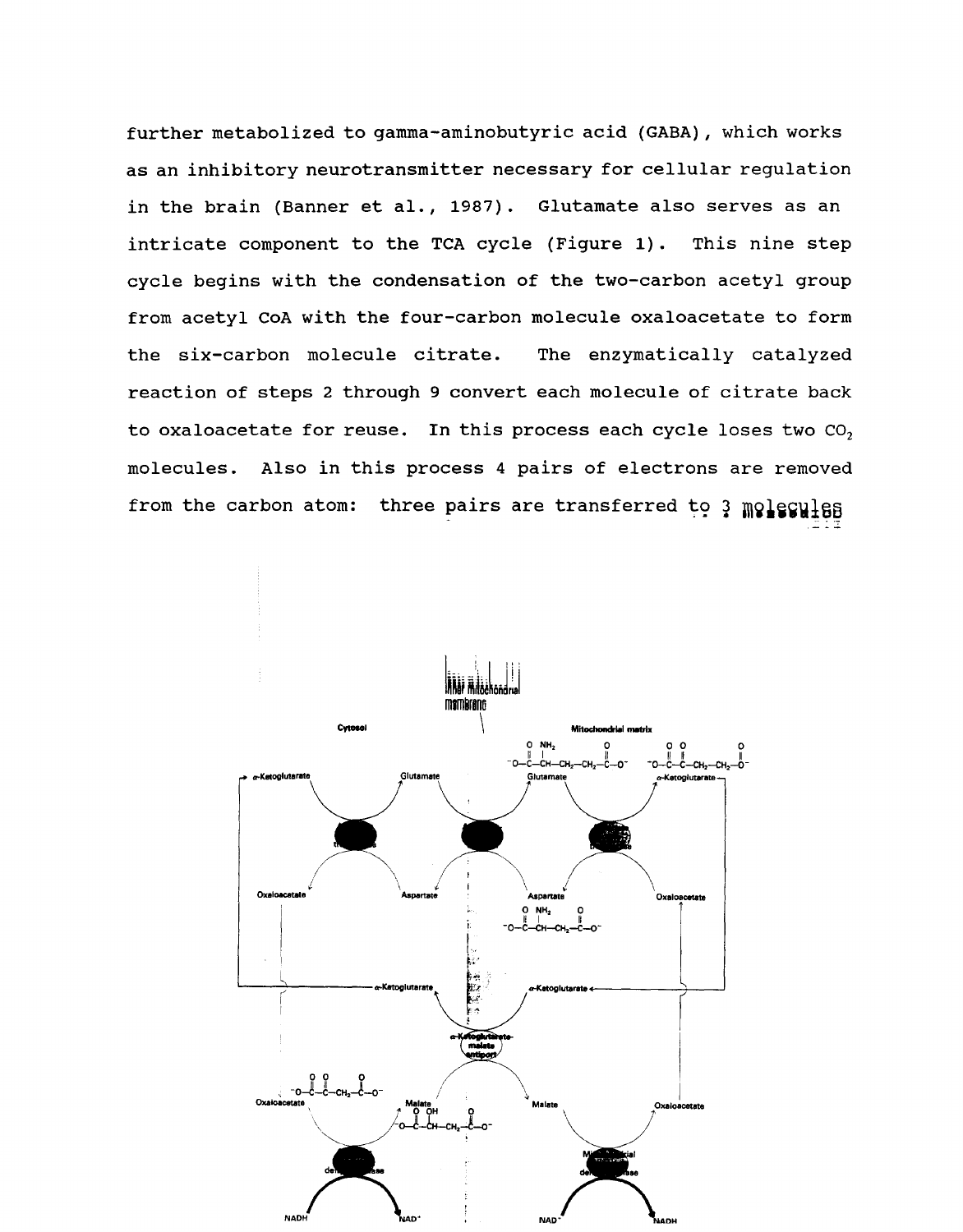of NAD<sup>+</sup> to form 3NADH +  $3H^+$ ; the remaining pair is transferred to the acceptor FAD to form FADH<sub>2</sub>. The regeneration of the molecule oxaloacetate is propelled by the malate shuttle in the last three reactions of the cycle (Darnell et al. 1990) (figure 2). Here the cytosolic NADH+ reduces the four-carbon oxaloacetate to malate. Malate crosses the inner membrane in exchange for  $\alpha$ -ketoglutarate and reduces NAD<sup>+</sup>, forming NADH<sup>+</sup> as well as oxaloacetate in the matrix. But matrix oxaloacetate is impermeable to the inner mitochondrial membrane and can not pass directly back to the cytosol. So matrix oxaloacetate is converted into the amino acid asparate, which crosses the inner mitochondrial membrane to the cytosol in exchange for glutamate. In the cytosol the asparate is reconverted to oxaloacetate, completing the cycle. To allow the cycle to proceed,  $\alpha$ -ketoglutarate is converted to the amino acid glutamate in the cytosol and crosses to the matrix, where it is reconverted to  $\alpha$ -ketoglutarate. This complex electron shuttle involving glutamate allows oxaloacetate to be regenerated for use in the TCA cycle. The shuttle also oxidizes the cytosolic NADH<sup>+</sup> to  $NAD^{+}$ , and reduces the matrix  $NAD^{+}$  to  $NADH^{+}$  simultaneously. This process allows NAD+ to be available for glycolysis, conversion of glucose to pyruvate in the cytosol. The NADH+ and H+ will also allow ATP to be synthesized (Darnell et al., 1990). Because of its varied and critical roles in cellular functions, it is essential that glutamate production and degradation be finely regulated.

Glutamate can also be converted directly to  $\alpha$ -ketoglutarate. One enzyme central to the metabolism of glutamate to  $\alpha$ ketoglutarate is glutamate dehydrogenase [GDH; L-glutamate:NAD(P)+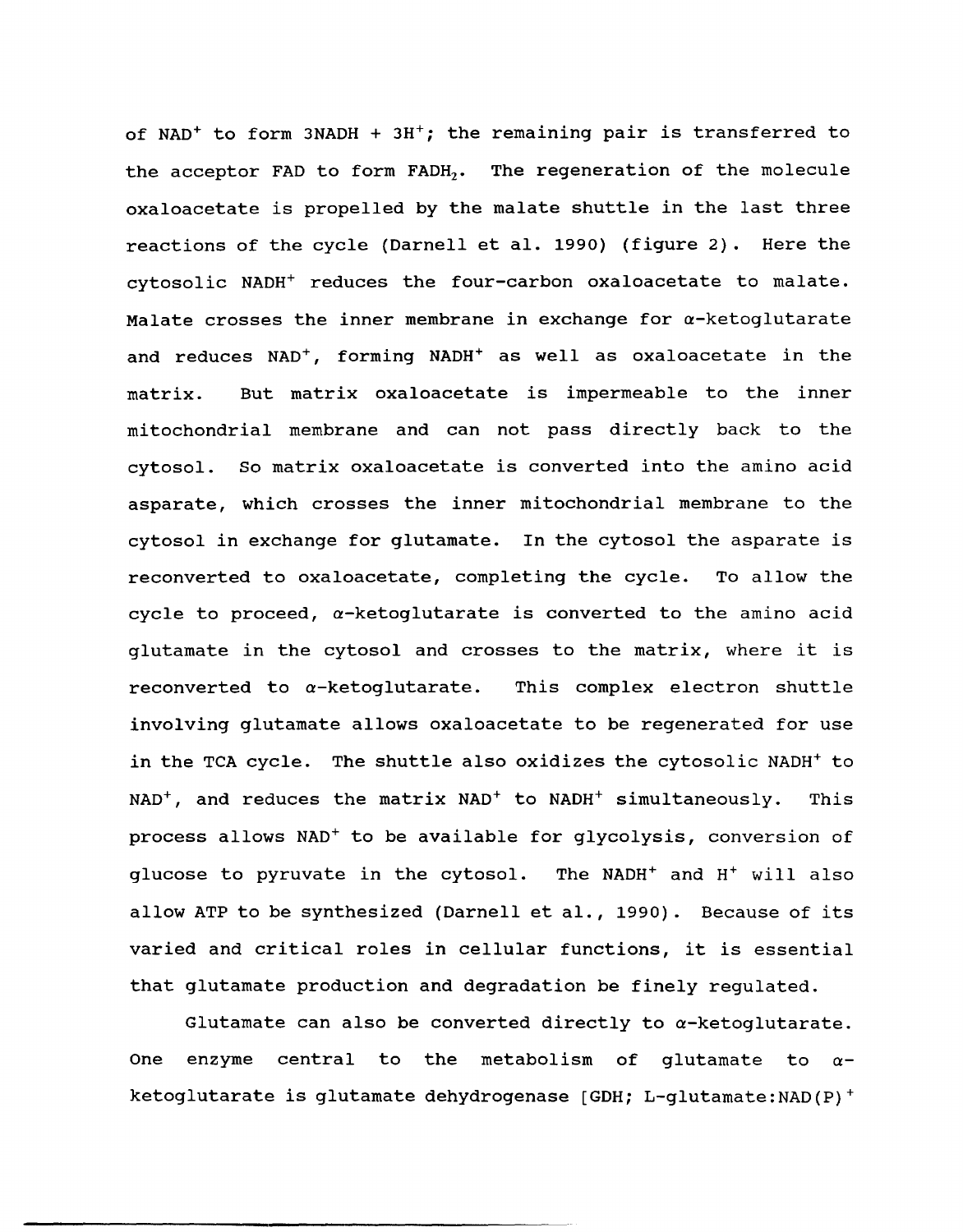oxidoreductase (deaminating);  $EC$  1.4.1.3]. The hexameric structured enzyme is found in the mitochondrial matrix and is thought to be localized predominantly in astroglial cells in brain. It catalyzes the following reversible reaction:  $\alpha$ -ketoglutarate +  $NH_4$  + NAD(P)H <-> Glu + H<sub>2</sub>O + NAD(P)<sup>+</sup>. Thus glutamate dehydrogenase along with certain ligands control the production and degradation of the amino acid glutamate. It is hypothesized that the ligands adhere to distinct but overlapping binding sites on the enzyme. The overlapping nature of these sites allows for the binding of some ligands and excludes the binding of others. This would explain the allosteric behavior of the enzyme in which the ligands either inhibit or activate its activity (Fisher et al. 1973). The coenzyme NADH+ at higher concentrations inhibits the activity of the enzyme by binding to a second noncatalytic binding site which has a low affinity for the coenzyme. Studies have also revealed that the amino acid glutamate enhances the binding of the coenzyme NADH<sup>+</sup>, but this high substrate inhibition by NADH<sup>+</sup> can be abolished at high enzyme concentrations. The coenzyme GTP also operates as an inhibitor by promoting the binding of NADH<sup>+</sup> to its inhibitory site. The extent of GTP inhibition depends on the concentrations of inorganic phosphate and magnesium ions, both of which decrease the binding of GTP to glutamate dehydrogenase. other inhibitors to the enzyme include GDP, inositol triphosphate, and inositol diphosphate. In contrast ADP acts as an activator. It decreases the affinity of the catalytic site for NAD(P) (H) thus activating the oxidation of glutamate. This coenzyme also has the ability to displace NADH+ from its inhibitory binding site in an apparently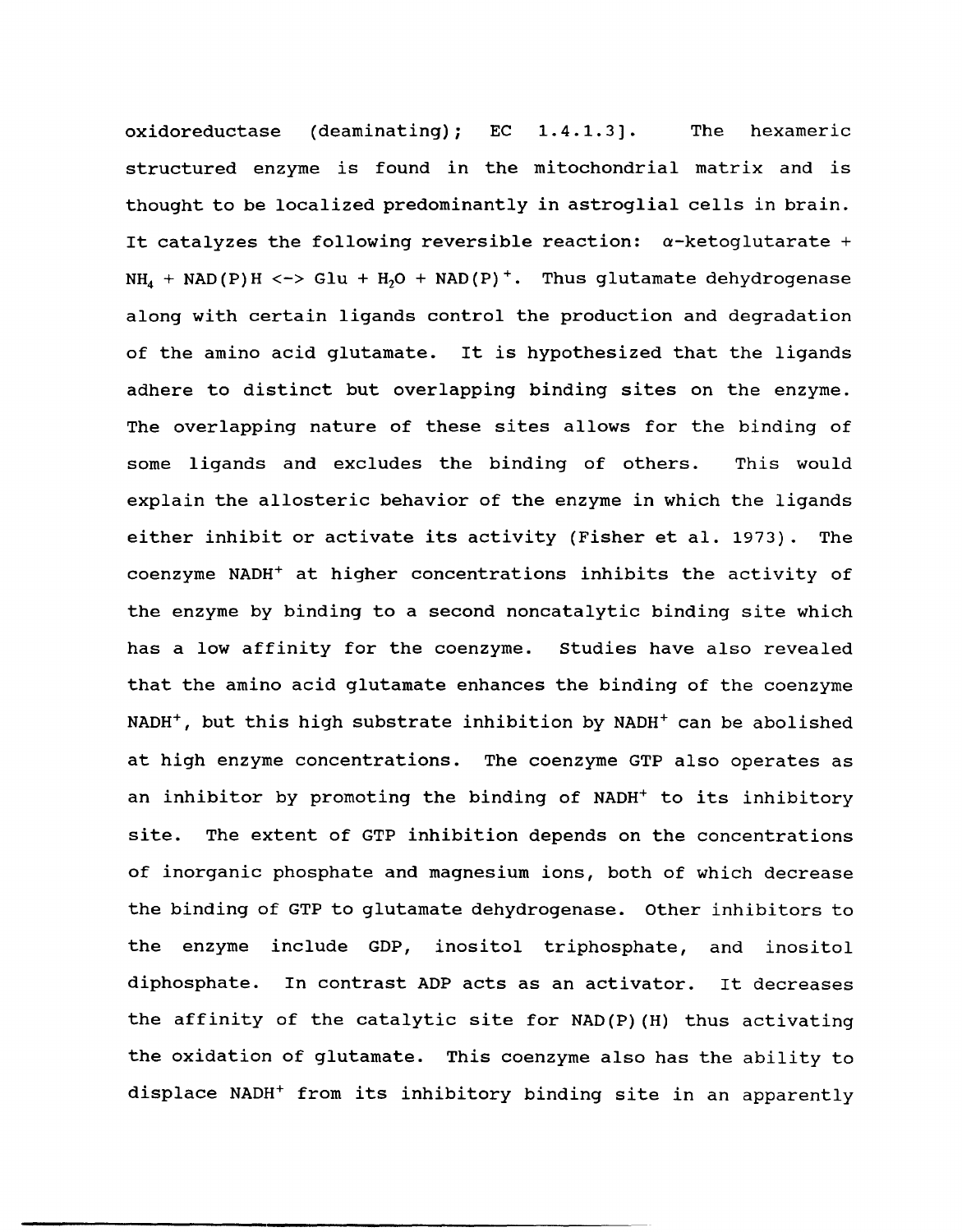competitive manner. other activators of glutamate dehydrogenase include a number of monocarboxylic L-amino acids. Of these, leucine has been most extensively studied. It appears to behave in a similar enzyme-coenzyme interaction as ADP although the site to which it binds is distinct from that occupied by ADP (Tipton & Couee, 1988).

A complete functional model on this mitochondrial enzyme which accounts for its complex allosteric regulation by the various ligands is still unclear. But its importance in regulation of embryo growth and development at the cellular level is recognized. For our experimental purposes, we are studying GDH expression at different stages of preimplantation mouse development. This will provide information about utilization of glutamate and glutamine at the different stages, and their role in embryonic metabolism.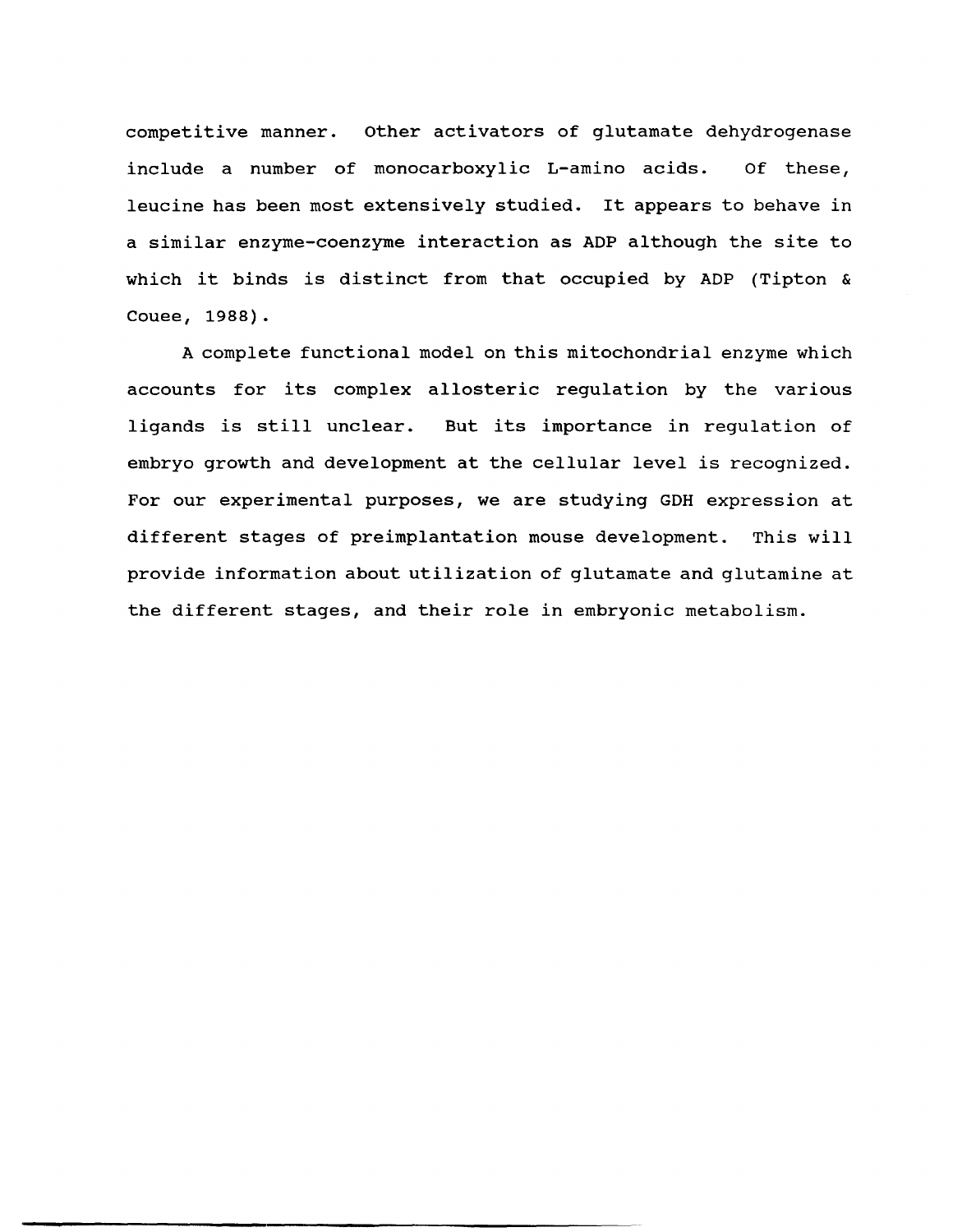#### Materials and Methods

#### RNA Isolation

Total RNA from adult mouse brain tissue or mouse embryos at the 1-cell and blastocyst stage was isolated by the Acid-Guanidine-Phenol-Chloroform method of Chomczynski and Sacchi (1987). Brain tissue (or embryo) was homogenized and thoroughly dissolved in 2ml  $(200\mu 1$  for embryos) of denaturing solution [4M guanidinium thiocyanate, 25mM sodium citrate pH 7.0, 0.5% sarcosyl, O.lM 2 mercaptoethanol]. In a corex tube,  $0.2$ ml (20 $\mu$ l for embryos) of 2M sodium acetate pH  $4.0$ ,  $2.0$ ml (200 $\mu$ l for embryos) of water-saturated phenol, and  $0.4ml$  (40 $\mu$ 1 for embryos) of chloroform: isoamylalcohol (49:1) were added sequentially to the tissue guanidine solution, inverting the corex tube after each addition. The tubes were held on ice for 15 minutes. This was centrifuged at 10,000g for 20 minutes at 4°C to separate the RNA from the DNA and proteins. The isolated RNA in the aqueous phase was precipitated with 2ml (200 $\mu$ 1 for embryos) of isopropanol for 1 hour at -20°C and again centrifuged at 10,000g for 20 minutes at  $4^{\circ}$ C. The liquid was removed and the pellet was resuspended in O. 6ml of denaturing solution and transferred to a 1.5ml eppendorf tube. This was reprecipitated with 1 volume of isopropanol for 1 hour at -20°C and microfuged for 10 minutes at 4°C. The RNA pellet was washed with 1ml of 75% EtOH. The RNA was dissolved in sterile tissue culture water (50-100 $\mu$ 1) and 10 $\mu$ 1 of the RNA was used to determine its concentration. This was calculated from optical density measurements made in triplicate at 260nm. Aliquots  $(1-2\mu l)$  of brain RNA were electrophoresed in 0.7% agarose gels in TBE and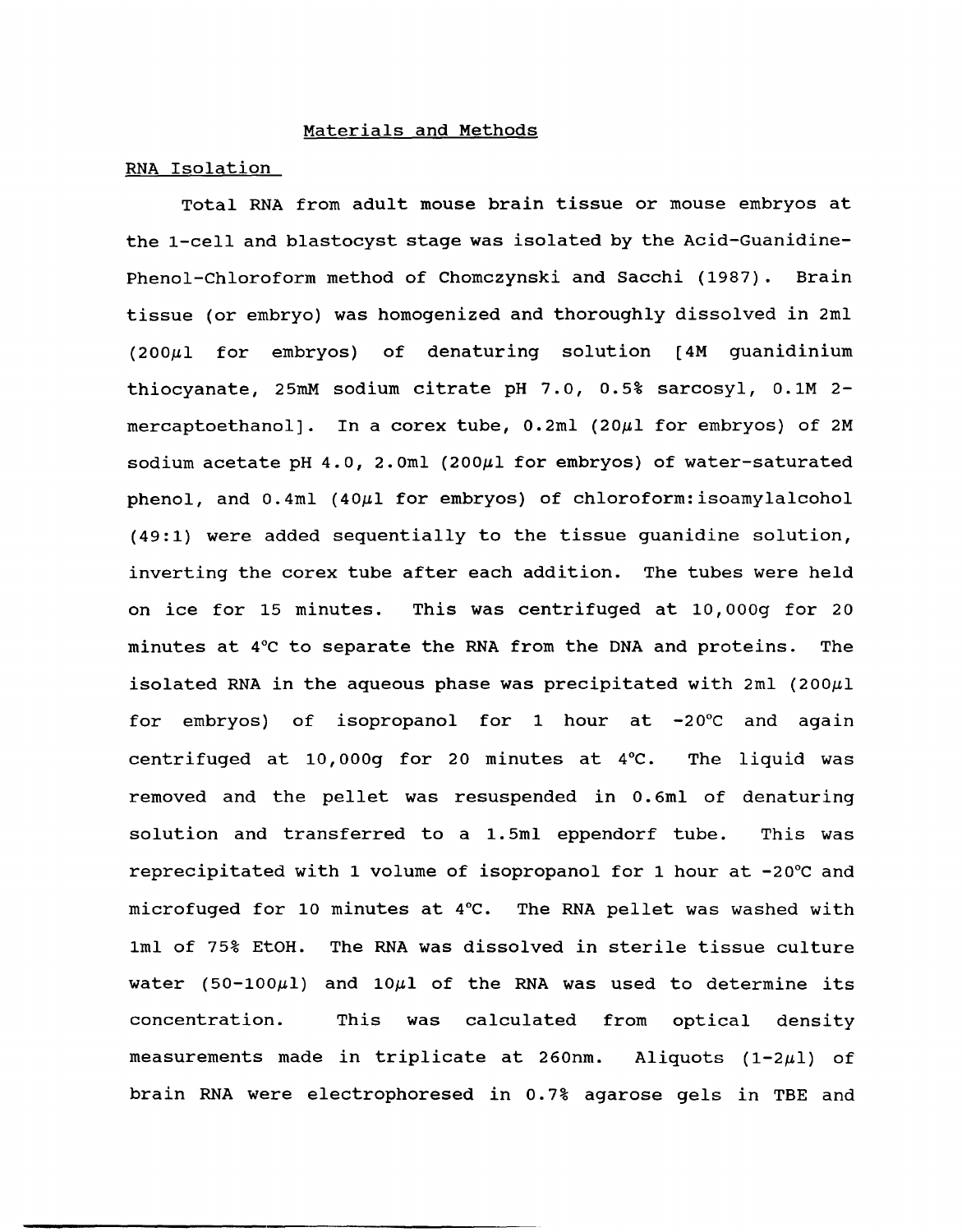ethidium bromide to assess RNA integrity and purity {i.e. absence of DNA contamination}.

#### RT-PCR

The procedure for reverse transcription and PCR amplification was similar to published methods {Sambrook et al. 1989}. Two micrograms of RNA from mouse brain or RNA from 25 embryo equivalents were transferred to a 0.5ml eppendorf tube and stabilized with  $1\mu$ l of calf thymus-tRNA (5mg/ml). The tube was heated in a 70°C water bath for 5 minutes and cooled on ice. The following were added: reverse transcriptase buffer ( $6\mu$ l of 5x stock: 250mM Tris-HCL,  $pH$  8.3, 200mM KCL, 30mM MgCl<sub>2</sub>. BRL cat  $\#8025SA$ ), 20mM dNTPs [3 $\mu$ 1 of stock prepared as in Maniatis cloning manual, (Sambrook et al. 1989), dissolved in  $100-125\mu$ l water, neutralized with 1N NaOH to 6.5-7.0], 3'antisense primer to a portion of the nucleotide sequence of the coding region of the human GDH cDNA clone reading 5' GGA AAG CAT GGT GGA ACT ATT CCC 3' (Banner et. al. 1987) (1 $\mu$ 1), RNasin (1 $\mu$ 1, Promega), H<sub>2</sub>O (1 $\mu$ 1, sterile tissue culture water, Sigma), DTT  $(3 $\mu$ 1 of 0.1 $\text{mM}$  stock,$ BRL) , and Moloney murine leukemia virus reverse transcriptase  $(1.5\mu l, 200 \text{ units}/\mu l, \text{BRL} \text{cat \#8025SA}).$  Reactions were incubated for 1 hour at 37°C and then heated to 95°C for 5 minutes. After reverse transcription, BSA (0.5 $\mu$ 1 of 100x stock, 10mg/ml, BioLabs), PCR buffer  $(5\mu 1$  of  $10x$  stock, 100mM KCL, 200mM Tris-HCL pH 8.8, 100mM  $(NH_4)$ <sub>2</sub>SO<sub>4</sub>, 20mM MgSO<sub>4</sub>, 1.0% Triton X-100), sterile tissue culture water  $(42\mu l)$ , 5'sense primer to a portion of the nucleotide sequence of the coding region of the human GDH cDNA clone reading 5' G GCA AAG CCT TAT GAA GGA AGC ATC 3' (Banner et. al. 1987)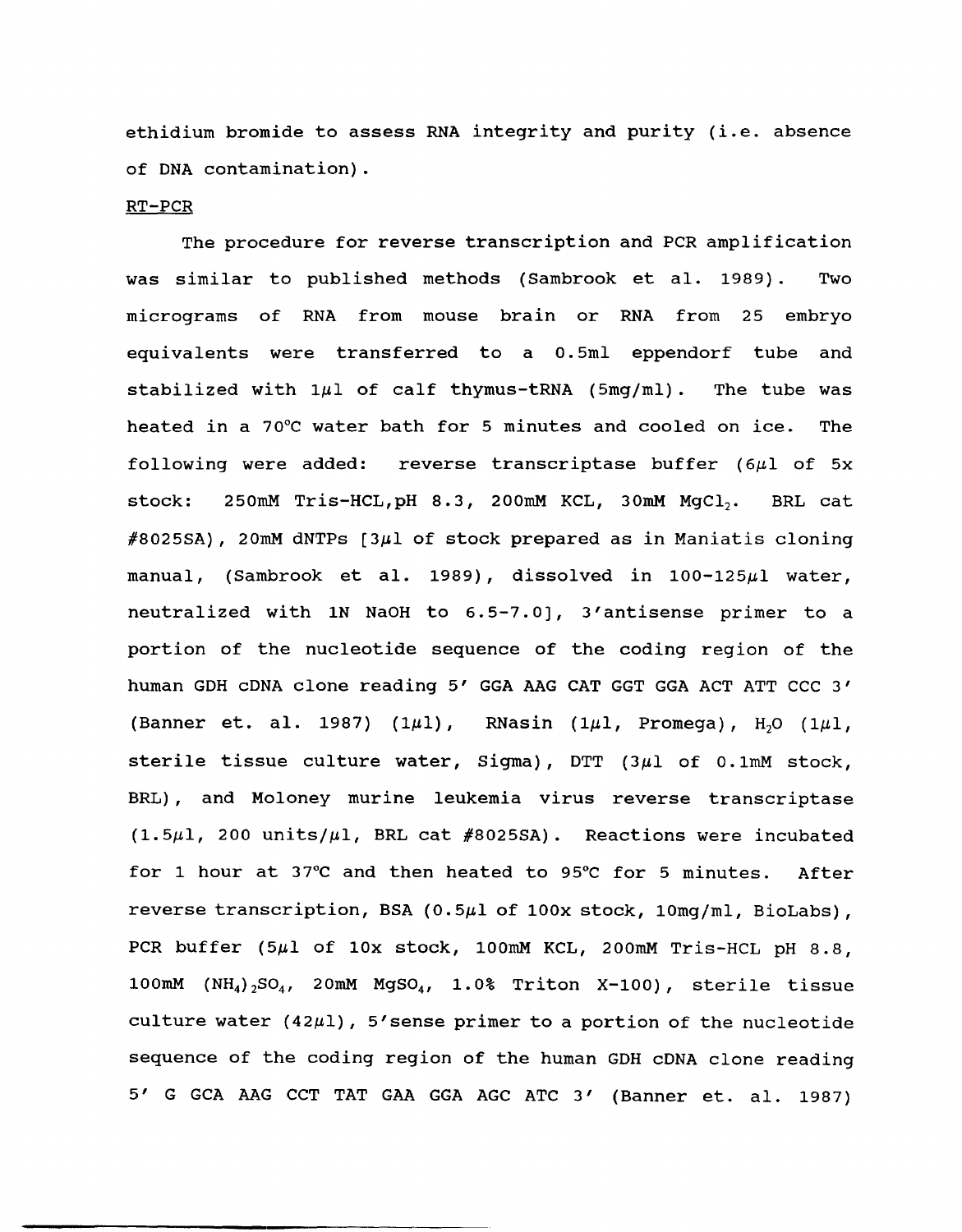(1 $\mu$ 1), and Vent polymerase (1 $\mu$ 1, 1,000 U/ml, #254S BioLabs) were added. The mixture was overlayed with  $50~\mu$ l of mineral oil and transferred to a Precision Scientific Genetics thermocycler for 60 cycles of PCR. A negative control tube for both RT and PCR included all components except RNA or DNA. Each PCR cycle consisted of a denaturing step (95°C, 1 minute), an annealing step (42°C, 1 minute) and an elongation step (72°C, 1 minute). For the first cycle only, the duration of the denaturing step was 6 minutes and for the final cycle only, the length of the elongation step was 9 minutes. After the 60 cycles were completed the tubes were cooled to 22°C for 4 minutes. Reactions were stored at 4°C until analysis by 2% agarose gel electrophoresis in TBE and ethidium bromide.

#### Control PCR Reaction

-------------------------------------

### Linearizing GDH Plasmid

GDH plasmid was cut with EcoRI into linear DNA for use as a control template for PCR reactions. The following were added together in a 0.5ml eppendorf tube: DNA plasmid  $(4\mu l, 1\mu q$  GDH), TE pH 7.6 (9.5 $\mu$ 1 of 1x stock), EcoRI buffer (1.6 $\mu$ 1 of 10x stock: 500mM NaCl, 1000mM Tris-HCL, 50mM MgCl<sub>2</sub>, .25% Triton x-100 pH 7.9), and EcoRI (1.0 $\mu$ 1). The tube was put in a 37°C water bath for 1 hour to digest. After digestion was completed, 2M sodium acetate pH 4.0  $(1.6~\mu$ 1) and cold absolute EtOH (2 vol.) were added. The tube was placed in the -70°C freezer for 30 minutes. Digested DNA was pelleted in the microfuge for 5 minutes. The pellet is saved and dissolved in 75 $\mu$ 1 of 1 x TE pH 7.6 to give a concentration of about  $20-30$ ng/ $\mu$ 1. The cut GDH plasmid is stored at 4°C. To visually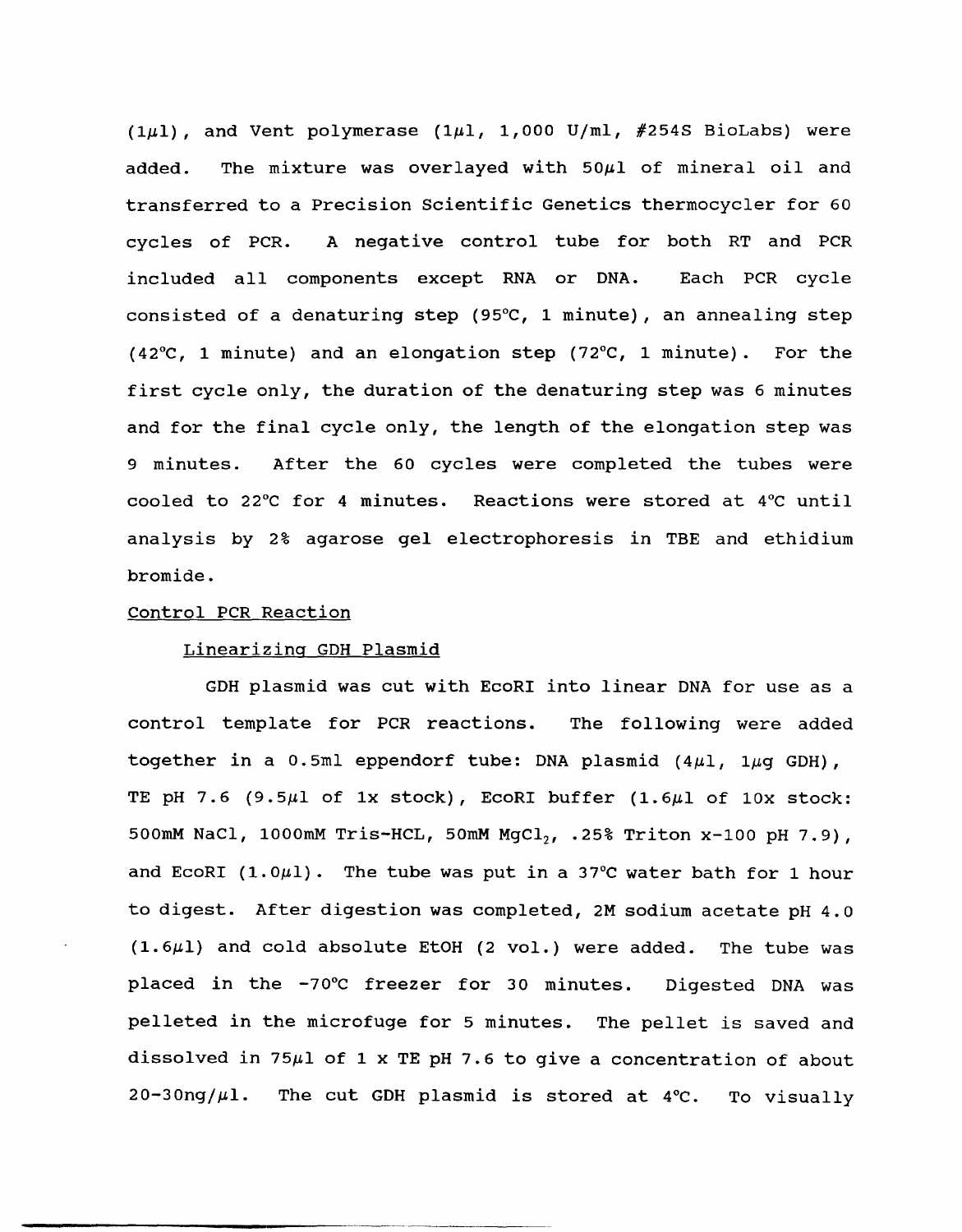check the results of the digestion, electrophoresis in a 0.7% nondenaturing agarose gel with Tris-Borate-EDTA running buffer containing ethidium bromide was used.

## PCR

The procedure for PCR amplification was performed as a control for the RT-PCR experiments. The following were added to 1µ1 of cut GDH plasmid:  $0.5\mu$ 1 of BSA (100x stock, 10mg/ml, BioLabs), 5.0µ1 of PCR buffer (10x stock, 100mM KCL, 200mM Tris-HCL pH 8.8, 100mM  $(NH_4)_{2}SO_4$ , 20mM MgSO<sub>4</sub>, 1.0% Triton X-100), 1.5 $\mu$ l of 20mM dNTPs, 1.0µ1 of 5'sense GDH primer, 1.0µ1 of 3'antisense GDH primer, 42µ1 of sterile tissue culture water, 1.0µ1 of Vent polymerase. The mixture was then overlayed with  $50\mu$ l of mineral oil and placed in the Precision Scientific Genetic thermocycler for 60 cycles as described for the reverse transcribed RNA samples.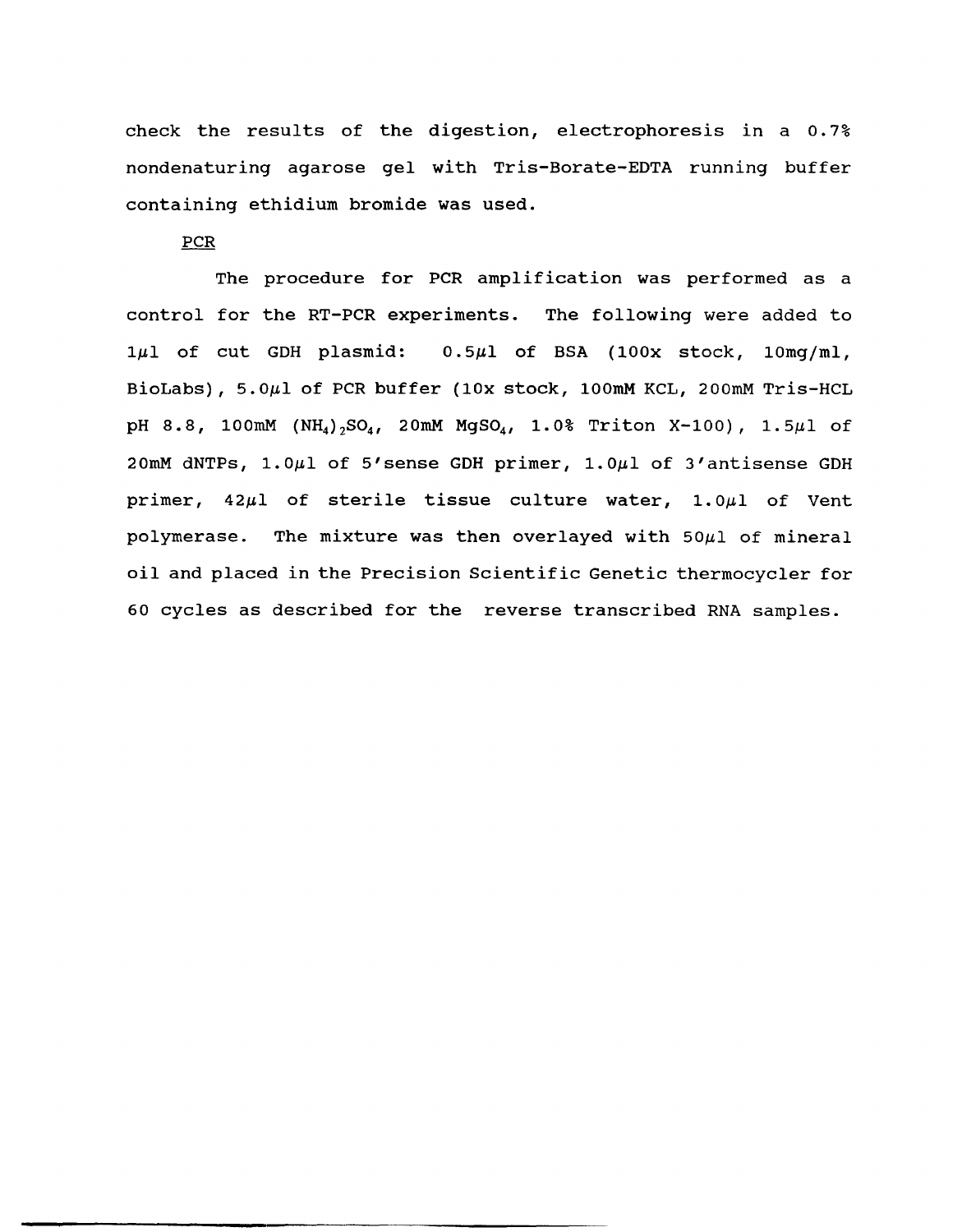#### Results

In this investigation we examined the GDH expression in mouse brain which is encoded on RNA. Therefore, RNA needed to be extracted and isolated from mouse brain. This was accomplished by the Acid-Guanidine-Phenol-Chloroform method of Chomczynski and Sacchi (1987) described in methods. To assess the integrity and purity of RNA, aliquots  $(1-2\mu q)$  of brain RNA were electrophoresed in a 0.7% agarose gel in TBE and ethidium bromide. If DNA was



Figure 3. Agarose electrophoresis gel of mouse brain RNA isolated by the Acid-Guanidine-Phenol-Chloroform method. Lane 1 shows the bands of the standard used for markers. Lane 2 is isolated mouse brain RNA, 18S, 28S and 5S rRNA bands are indicated.

present, it could be detected as a orange fluorescent band at the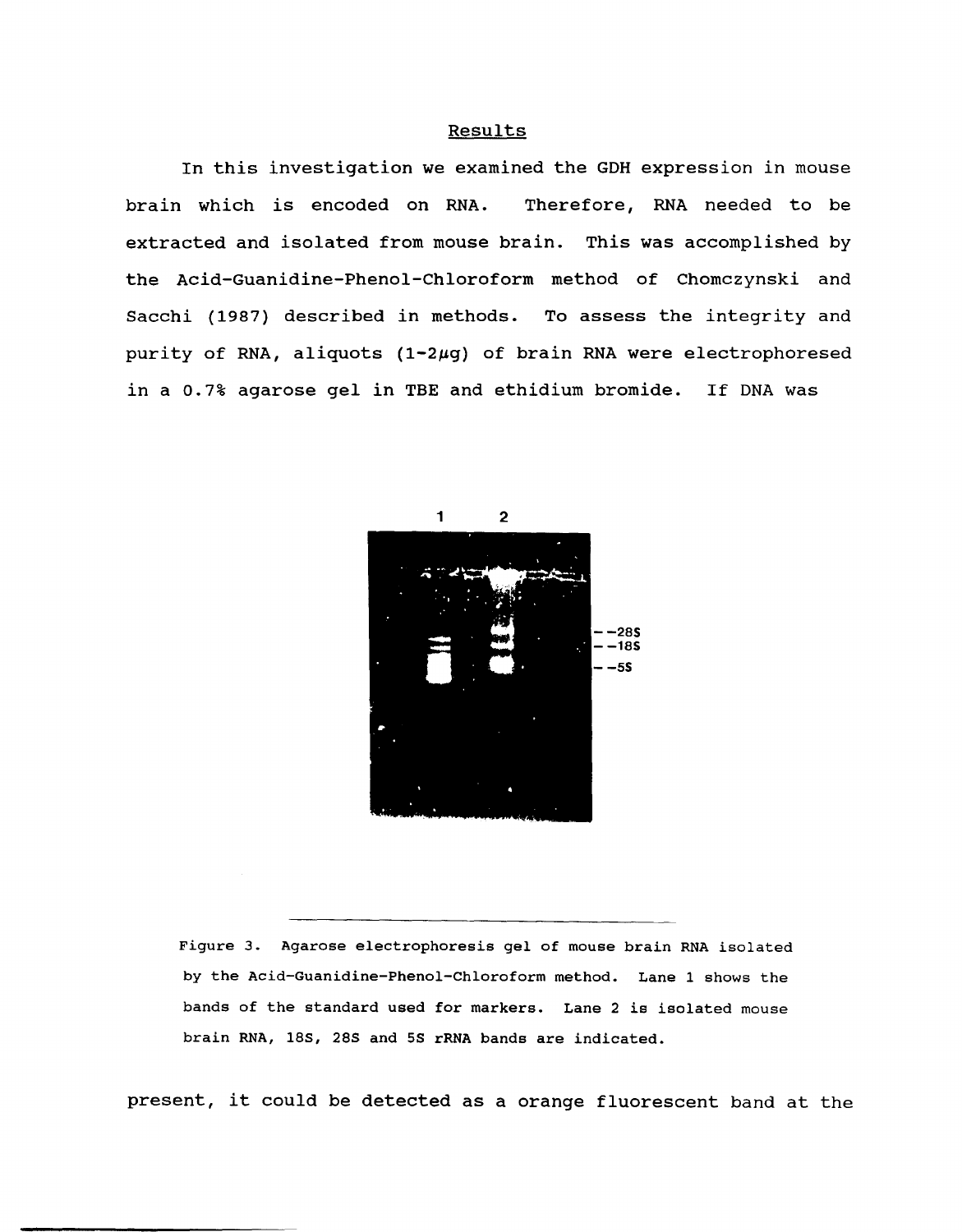well of the gel. The RNA appeared as 18S and 28S rRNA bands, a combined 5S rRNA and 4S tRNA band, and an mRNA smear between 18S and at least 28S or larger (Figure 3, lane 2).



Figure 4. Agarose electrophoresis gel of linearized GOH plasmid and the amplified portion of the linearized GDH plasmid by PCR. Lane 1 contains Bst NI digested pBR322 standards which are used for markers. Lane 2 contains PCR reaction products to which no DNA was added (negative control). Lane 3 contains the PCR amplified fragment of the linearized GDH plasmid, approximately 369 base pairs in length. Lane 4 contains the whole linearized GOH plasmid, approximately 4500 base pairs in length.

In order to provide a positive control template for the PCR the GDH (pYN751) plasmid was cut with EcoRI into linear DNA. To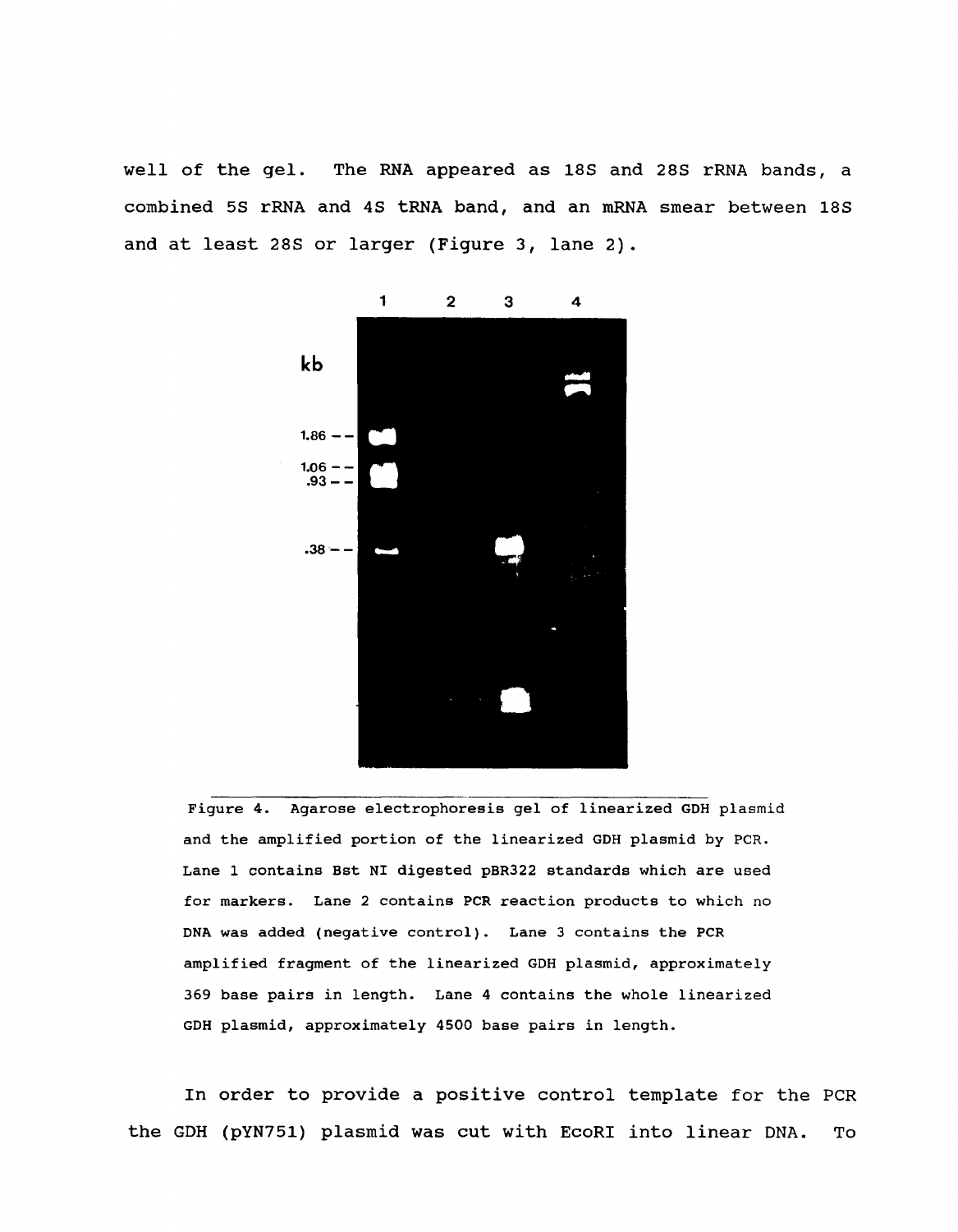assess the success of the digestion the cut GDH plasmid was electrophoresed in a 0.7% agarose gel in TBE and ethidium bromide. The cut GDH DNA was detected as a orange fluorescent band of approximately 4500 base pairs (Figure 4, lane 4).

This cut GDH plasmid was first used to test the PCR reaction to show that the solutions, dNTPs, primers, and Vent polymerase were working and not contaminated with GDH sequences. For this experiment two samples were prepared, one without cut GDH and the other with cut GDH ( $1-2\mu$ g). These samples were both amplified with a 3' antisense and a 5' sense primer for a portion of the coding region of the human GDH cDNA clone. The product is expected to contain a portion of the DNA sequence for GDH approximately 369 base pairs long. The results are shown in figure 4 lanes 2 and 3. The control (lane 2) shows no GDH specific 369bp band indicating no contamination of solutions, while the plasmid (lane 3) produced the 369bp band as expected. Figure 4 also shows the primers. They appear as low molecular weight bands at the bottom of the gel indicating that they are not forming primer dimers.

To detect the GDH message in isolated mouse brain RNA we used RT-PCR. This technique involves reverse-transcribing RNA and then amplifying RNA-DNA hybrids by PCR. We expected that if we were to reverse-transcribe total RNA with a 3' antisense primer for a portion of the coding region of the human GDH cDNA clone, and then amplified with a 5'sense primer for the same, the product should contain a portion of the RNA sequence for GDH approximately 369 base pairs long. Unfortunately, analysis by 2.0% agarose gel electrophoresis in TBE and ethidium bromide showed no trace of the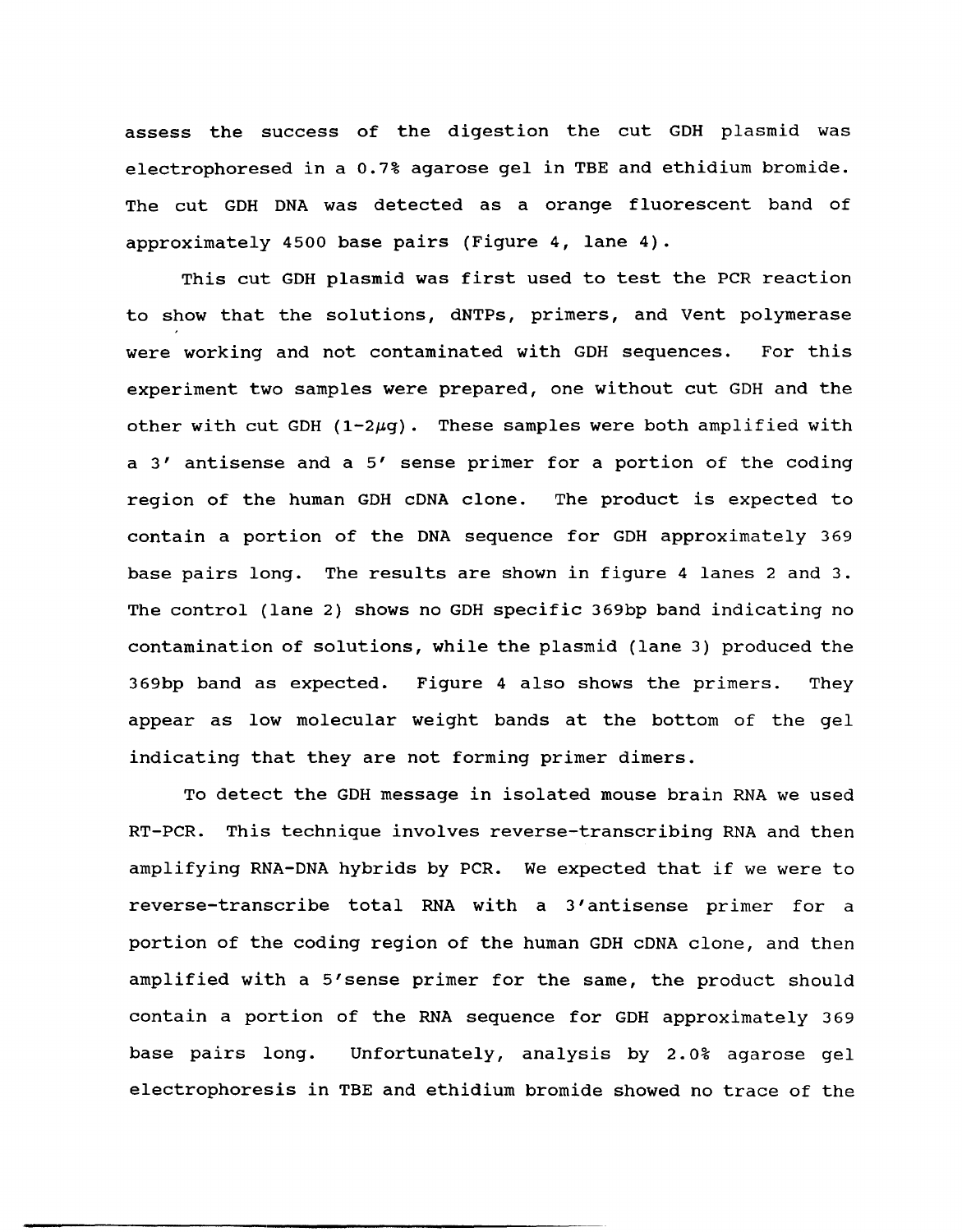appropriate sequence (Data not shown).

To see whether the problem occurred in the RT or PCR portion of the procedure, two samples of cut GDH DNA were amplified by peR. Both samples contained the same 3' antisense primer and 5' sense primer, dNTPs and Vent polymerase, but had different PCR buffers (one from BRL and one prepared in the laboratory). Analysis of



Figure S. Agarose electrophoresis gel of the amplification of linear GDH plasmid DNA by PCR. Lane 1 contains the pBR322 Bst NI standards. Lane 2 contains the control to detect contamination of peR solutions. Lane 3 contains the amplified portion of the linear GDH DNA (PCR buffer prepared in the laboratory). Lane 4 contains the amplified portion of the linear GDH DNA (PCR buffer from BRL).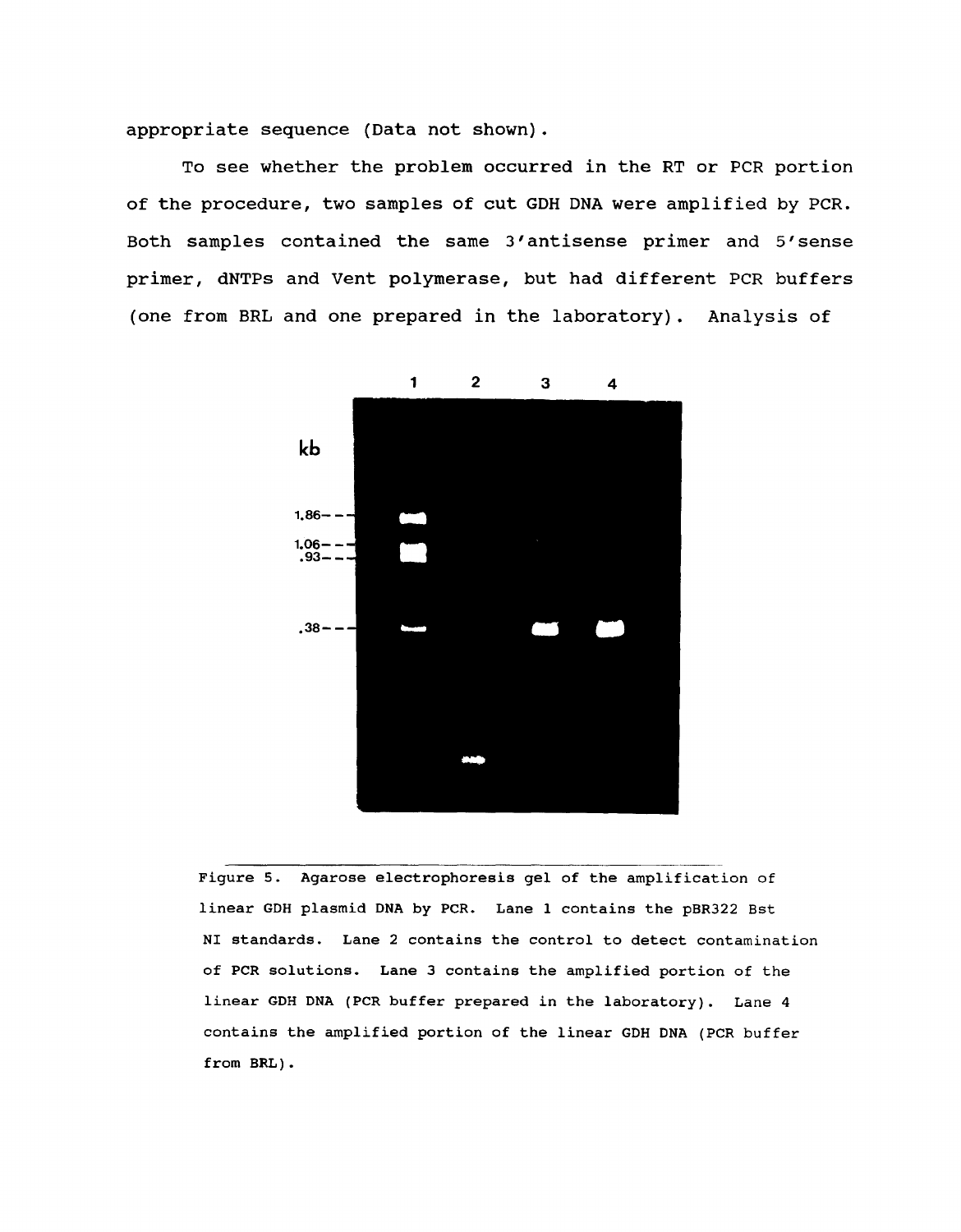cDNA products by 2.0% agarose gel electrophoresis showed the PCR amplification procedure to be running successfully, resulting in an orange fluorescent band of approximately 369 base pairs under both buffer conditions (Figure 5, lanes 3 and 4). GDH plamid  $(-)$ control again showed no 369bp band suggesting no contamination of solutions (Figure 5, lane 2).

Since the PCR portion of the reaction has been consistently successful, the problem must lie with the RT portion of the procedure. To remedy the problem a number of ideas were tried. New reverse-transcriptase and 5x buffer were ordered, water and solutions were re-autoclaved, and newer RNasin (to prevent RNA breakdown prior to RT) and dNTPs were used. RT-PCR following each of these changes was still unsuccessful (data not shown).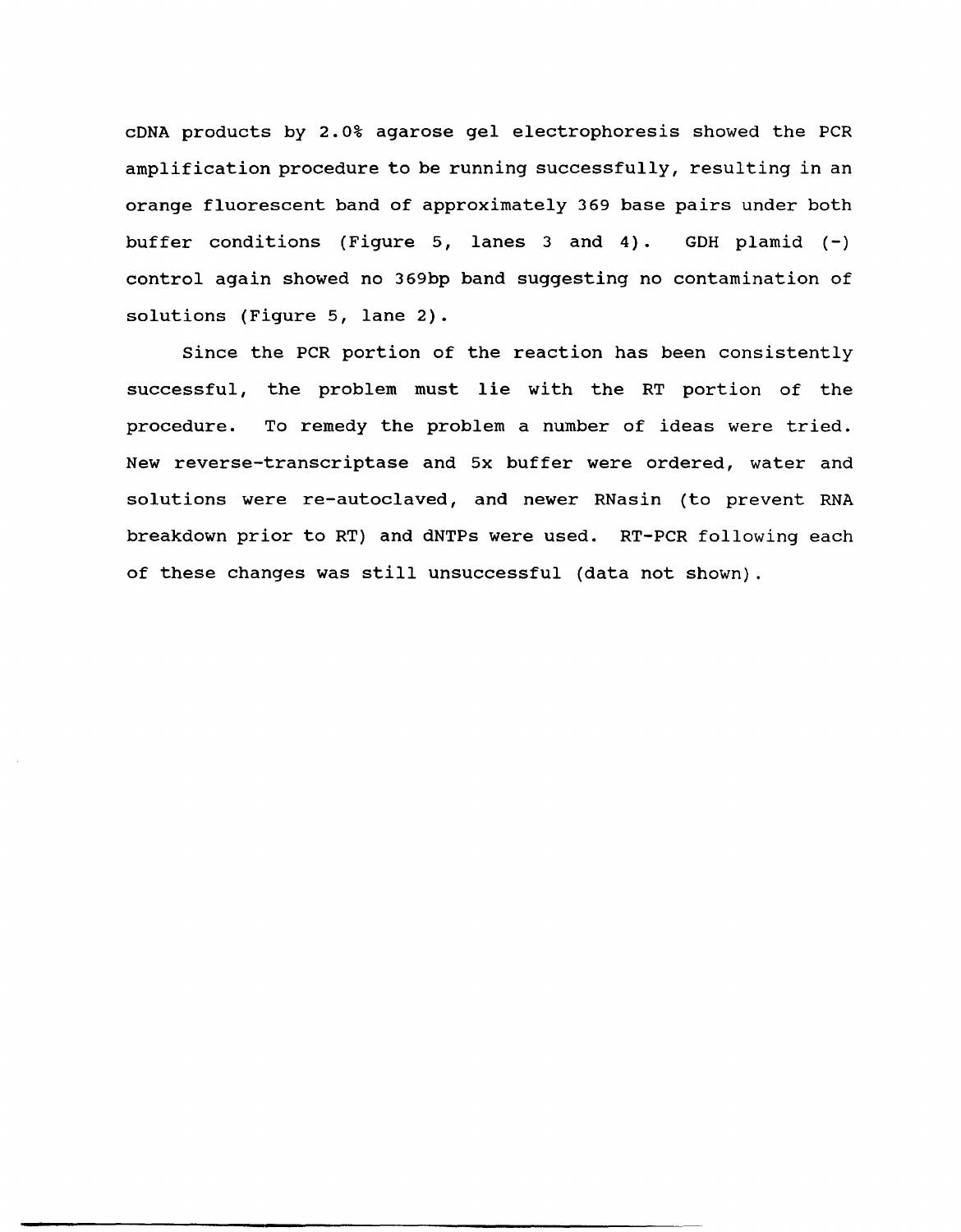## Discussion

From these experiments we have drawn several conclusions. The PCR method used on the linearized GDH plasmid yielded the expected 369 base pair fragment. But the RT-PCR was unsuccessful. This was most likely due to the sensitivity of the reverse transcriptase to heavy metals and contaminants still present in our water supply even following deionization and Milli Q purification. other laboratories have required additional charcoal filtration for some molecular reactions to work properly. This will be implemented in future experiments.

If these experiments, RT-PCR using fragment GDH coding primers, were used on embryo RNA at the 1-cell, 2-cell, 8-cell, and blastocyst stages we would expect to find GDH expression at all stages. The original proposal involved studying GDH RNA expression in mouse embryos at the 1-cell, 2-cell, 8-cell, and blastocyst stages. We hypothesized that RT-PCR specific for GDH using preimplantation embryos should show expression at all stages. This is based on studies of glutamine which shows that it is used as an energy substrate at all stages (Chatot et al. 1990). Glutaminase, the enzyme which converts glutamine to glutamate is also present to varying degrees at all stages (Chatot et al., manuscript in preparation). Most probably the next step in glutamine utilization in the TCA cycle involves GDH conversion of glutamate to  $\alpha$ ketoglutarate. Since GDH indirectly regulates the activity of glutaminase by the degradation and synthesis of glutamate, it would be expected to also be found at each stage, perhaps at varying amounts.